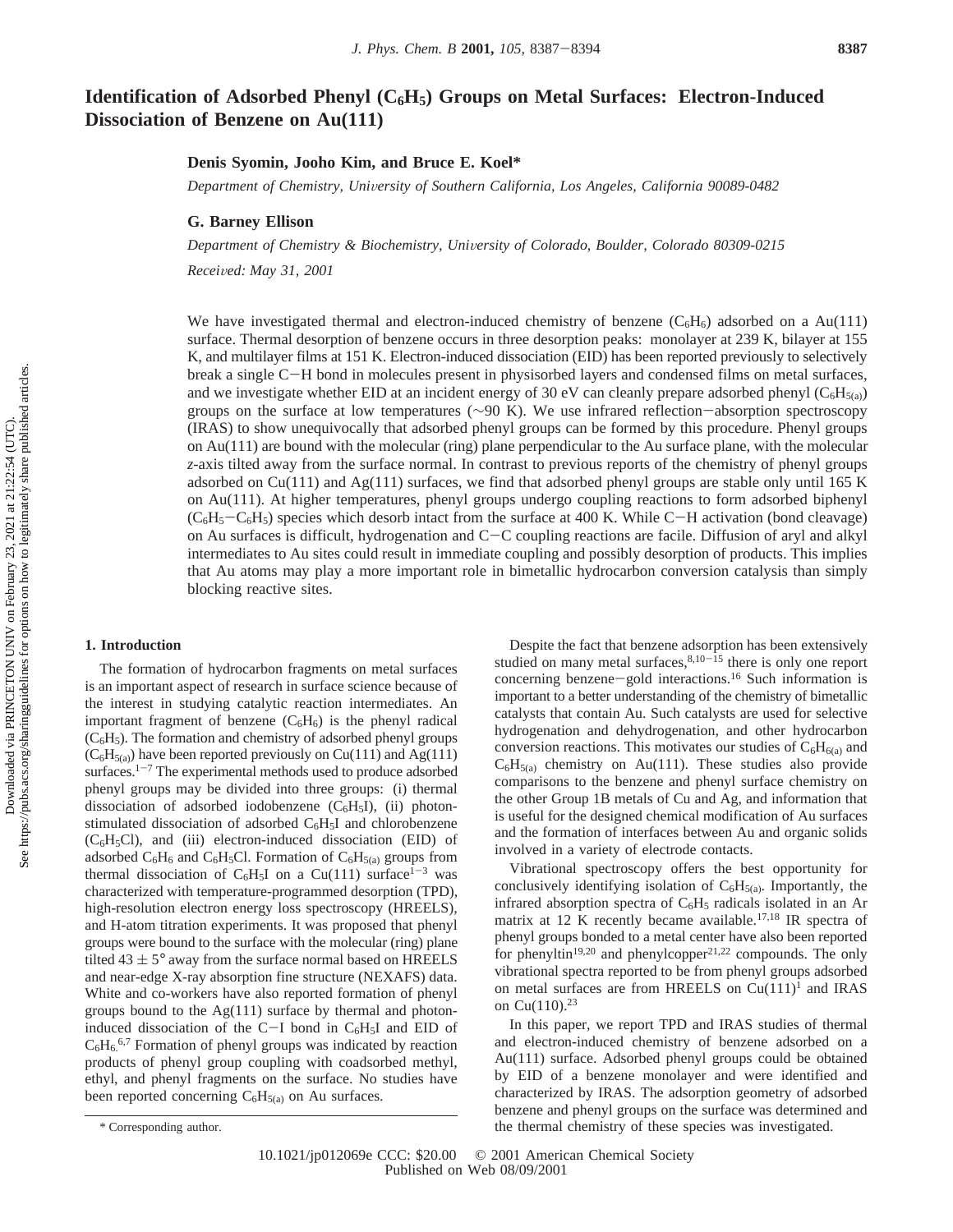#### **2. Experimental Methods**

The experiments were performed in a UHV chamber described previously. The system had a base pressure of  $6 \times 10^{-10}$ Torr and was equipped for studies using Auger electron spectroscopy (AES), low energy electron diffraction (LEED), TPD, and IRAS. The Au(111) crystal could be resistively heated to 1000 K and cooled to 87 K by direct contact of liquid nitrogen with a copper block of the sample holder. The surface was cleaned by cycles of  $Ar^+$  ion sputtering (0.5 keV, 6  $\times$  10<sup>-5</sup> Torr) at 650 K for 10 min, and annealing at 1000 K for 20 min in UHV. This procedure resulted in a clean, well-ordered Au- (111) surface with a LEED pattern corresponding to the known reconstruction of the Au(111) surface. No carbon or other contaminants were detected by AES.

Benzene ( $C_6H_6$ , Aldrich, 99+%) was degassed by several freeze-pump-thaw cycles before dosing. Gas dosing utilized a leak valve connected to a microcapillary-array doser, and was carried out with the Au(111) crystal at  $87-90$  K. TPD measurements were made with the sample placed in line-ofsight of the mass spectrometer ionizer at a location of 2 mm in front of the entrance aperture to a shield covering the ionizer. A heating rate of 3 K/s was used in TPD.

IRAS was carried out at grazing angles of 86°. An Infinity 60M FTIR spectrometer was used for collecting IR spectra. A medium-band, liquid-nitrogen cooled, mercury cadmium telluride (MCT) detector was used. Vibrational spectra were taken with the spectrometer resolution set to  $4 \text{ cm}^{-1}$  and by averaging 1000 scans (5.5 min). All reported spectra were obtained with the sample at  $87-90$  K and ratioed against the clean Au(111) surface (as background).

EID experiments were performed using a variable-energy electron gun (5-1000 eV, Kimball Physics, Model FRA2x12). For this work, the incident electron beam energy was set to 30 eV and an incident beam current of 10 *µ*A was used, defocused over the crystal surface. The electron beam profile was measured in previous studies using a Faraday cup to have a full width at half-maximum equal to the crystal diameter, so that the flux varies across the surface by at most a factor of 2.

 $C_6H_6$  coverages herein are referenced to  $\theta = 1$  monolayer (ML) for the  $C_6H_6$  coverage that corresponds to saturation of the most strongly bound  $C_6H_6$  TPD peak on Au(111). The  $C_6H_6$ exposure required to form this monolayer coverage was determined in TPD experiments.

# **3. Results**

**3.1. Benzene (C6H6) Adsorption and Thermal Chemistry on the Au(111) Surface.** Benzene is reversibly adsorbed on Au(111). A series of  $C_6H_6$  TPD spectra after  $C_6H_6$  exposures are shown in Figure 1. At a low coverage (*θ*) of roughly 0.1 monolayer (ML), benzene desorption occurs in a peak at 239 K as shown in the insert of Figure 1. A high-temperature shoulder can also be observed which we associate with desorption from defects. With increasing coverage, the desorption maximum shifts to lower temperature. A broad  $C_6H_6$ desorption feature occurs at 210 K after completion of the monolayer. At coverages exceeding one monolayer, two additional desorption peaks can be observed at 155 and 151 K and are assigned to desorption from the second layer and thicker films, respectively.

IRAS spectra of benzene adsorbed at several coverages on Au(111) are shown in Figure 2. Assignment of the IR bands to vibrational modes of adsorbed benzene is made on the basis of vibrational assignments of IR spectra for gas-phase benzene. These are shown in Table 1. At monolayer and lower coverages,



**Figure 1.**  $C_6H_6$  TPD spectra after  $C_6H_6$  exposures on Au(111) at 90 K.



**Figure 2.** IRAS spectra of  $C_6H_6$  adlayers formed on Au(111) at 90 K.

only the C-H out-of-plane bending mode (*γ*CH) at 682-<sup>688</sup>  $cm^{-1}$  was observed. Significant changes occur in the IR spectra of the benzene bilayer. First, two new bands, corresponding to <sup>C</sup>-H in-plane bending (*â*CH) and ring stretching, appear in the spectra at 1038 and 1479  $cm^{-1}$ , respectively. Second, the *γ*CH band at 682 cm<sup>-1</sup> decreases in intensity, broadens, and splits into several peaks between 677 and 693  $cm^{-1}$ . For a 10monolayer-thick film, bands are observed at  $687 \text{ cm}^{-1}$ due to *γ*CH, 1038 and 1142 cm<sup>-1</sup> due to *β*CH, 1479 cm<sup>-1</sup> due to ring stretching, and 3038, 3068, and 3089 cm<sup>-1</sup> due to C-H inplane stretching (*ν*CH).

**3.2. Electron-Induced Chemistry of Benzene on the Au- (111) Surface.** The TPD spectra shown in Figures 3 and 4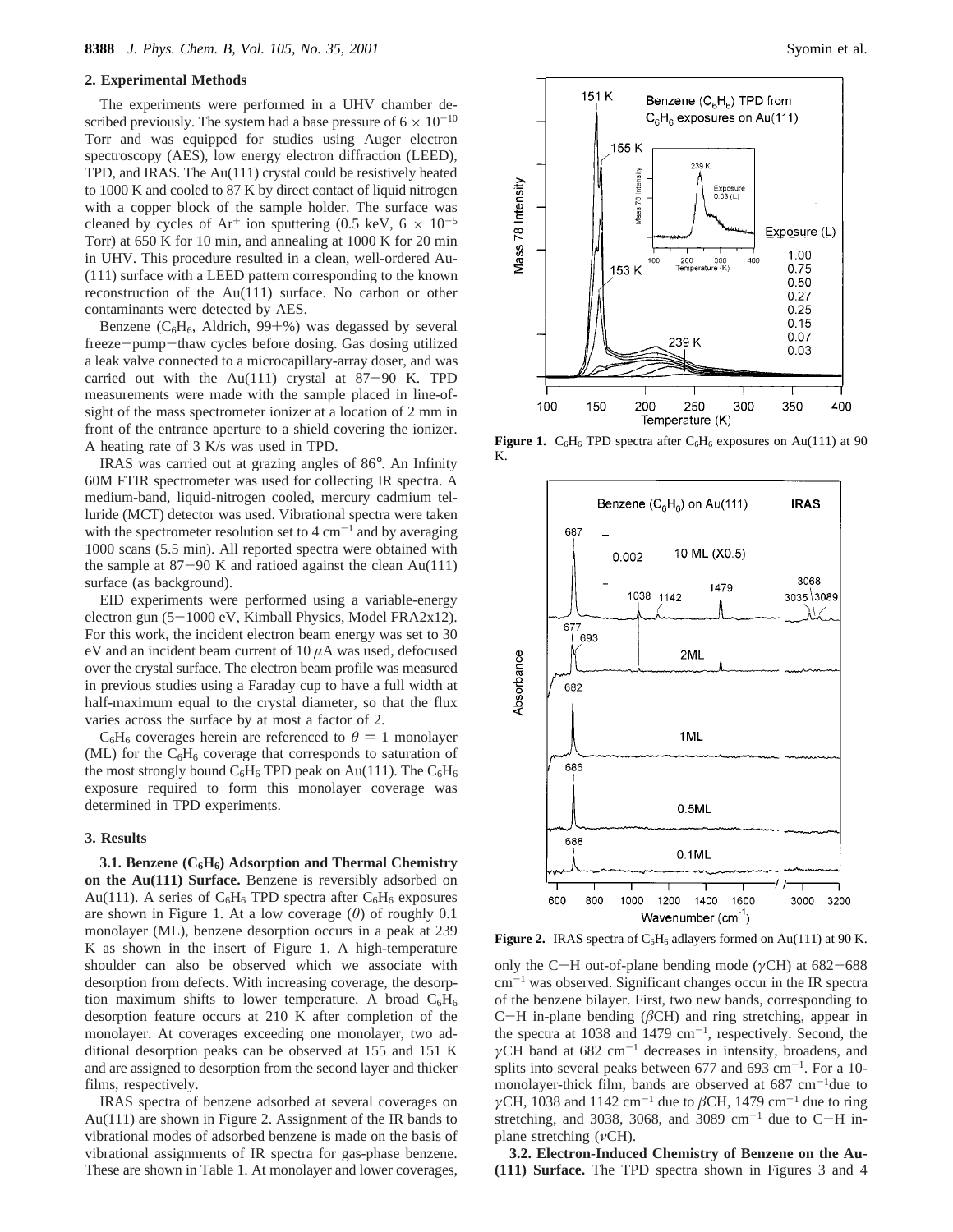**TABLE 1:** Assignment of the IR Vibrational Spectra  $(\text{cm}^{-1})$  of Benzene Adsorbed on Au $(111)^a$ 

|                     |                |                 | multilayer                 |                           | monolayer                  |                        |                     |                            |                |
|---------------------|----------------|-----------------|----------------------------|---------------------------|----------------------------|------------------------|---------------------|----------------------------|----------------|
| repr.<br>$(D_{6h)}$ | no.            | type of<br>mode | gas <sup>33</sup><br>phase | Au $(111)$<br>(this work) | $Cu(111)^{13}$<br>(HREELS) | Au(111)<br>(this work) | Ag(111)<br>(HREELS) | $Cu(111)^{13}$<br>(HREELS) | $Cu(110)^{14}$ |
| $a_{1g}$            | $\nu_1$        | $\nu$ CH        | 3074                       | 3068                      | 3060                       |                        |                     |                            |                |
|                     | $v_2$          | ring stretch    | 993                        |                           |                            |                        |                     |                            |                |
| $a_{2g}$            | $v_3$          | $\beta$ CH      | 1350                       |                           |                            |                        |                     |                            |                |
| $a_{2u}$            | $\nu_4$        | $\gamma$ CH     | 674                        | 687                       | 675                        | 682                    | 675                 | 685                        | 685            |
| $b_{1u}$            | v <sub>5</sub> | $\nu$ CH        | 3057                       | 3089                      |                            |                        |                     |                            |                |
|                     | $\nu_6$        | ring deform     | 1010                       |                           | 1000                       |                        |                     |                            |                |
| $b_{2g}$            | v <sub>7</sub> | $\gamma$ CH     | 990                        |                           |                            |                        |                     |                            |                |
|                     | $v_8$          | ring deform     | 707                        |                           |                            |                        |                     |                            |                |
| $b_{2u}$            | $\nu_9$        | ring stretch    | 1310                       |                           |                            |                        |                     |                            |                |
|                     | $v_{10}$       | $\beta$ CH      | 1148.5                     |                           |                            |                        |                     |                            |                |
| $e_{1g}$            | $\nu_{11}$     | $\gamma$ CH     | 846                        |                           | 845                        |                        |                     |                            |                |
| $e_{1u}$            | $v_{12}$       | $\nu$ CH        | 3048                       |                           |                            |                        |                     |                            |                |
|                     | $v_{13}$       | ring stretch    | 1484                       | 1479                      | 1480                       |                        |                     |                            |                |
|                     |                | and deform      |                            |                           |                            |                        |                     |                            |                |
|                     | $\nu_{14}$     | $\beta$ CH      | 1038                       | 1038                      |                            |                        |                     |                            |                |
| $e_{2g}$            | $v_{15}$       | $\nu$ CH        | 3057                       | 3035                      |                            |                        |                     |                            |                |
|                     | $v_{16}$       | ring stretch    | 1610                       |                           | 1595                       |                        |                     |                            |                |
|                     | $v_{17}$       | $\beta$ CH      | 1178                       | 1142                      | 1165                       |                        |                     |                            |                |
|                     | $v_{18}$       | ring deform     | 608                        |                           |                            |                        |                     |                            |                |
| $e_{2u}$            | $v_{19}$       | $\gamma$ CH     | 967                        |                           |                            |                        |                     |                            |                |
|                     | $v_{20}$       | ring deform     | 398                        |                           | 410                        |                        |                     |                            |                |

<sup>R</sup> *ν* stretch; *â* in-plane bend; *γ* out-of-plane bend.



**Figure 3.**  $C_6H_6$  TPD spectra after a  $C_6H_6$  monolayer on Au(111) at 90 K was exposed to 30-eV electrons  $(I_i = 10 \mu A)$  for 45 min to give  $2.14 \times 10^{17}$  electrons/cm<sup>2</sup>).

highlight changes that occur in the chemistry of benzene on Au(111) after exposing the benzene monolayer to 30-eV electrons. This caused the benzene desorption peak to be smaller and narrower, but did not cause any significant shift in the peak temperature as shown in Figure 3. Concurrently, a new TPD signal at 154 amu was detected, as shown in Figure 4, which was assigned to the desorption of biphenyl  $(C_6H_5-C_6H_5)$ . There is no evidence of biphenylene,  $C_6H_4=C_6H_4$  (152 amu), which is a diagnostic for  $o$ -benzyne; this excludes  $o$ -C<sub>6</sub>H<sub>4</sub> as a EID product from benzene. The amount of biphenyl desorbed increased with increasing electron exposure, but the rate slowed with time.

IRAS spectra that probe the nascent changes in the benzene monolayer at 90 K after 30-eV electron exposure are also shown in Figure 5. The  $\gamma$ CH band at 682 cm<sup>-1</sup> decreased in intensity



**Figure 4.**  $C_{12}H_{10}$  TPD spectra after a  $C_6H_6$  monolayer on Au(111) at 90 K was exposed to 30-eV electrons  $(I_i = 10 \mu A)$  for 45 min to give  $2.14 \times 10^{17}$  electrons/cm<sup>2</sup>).

and new, small bands at 991, 1459, 1557, and 3055  $cm^{-1}$ appeared in the spectra following electron exposure.

To investigate the thermal chemistry of the products of EID, a "warm-up" study was performed in which the sample was heated sequentially to higher temperatures and IRAS spectra were taken at 90 K following each of these temperature excursions. The results are shown in Figure 6. Heating to 165 K caused the intensity of the  $\gamma$ CH band at 682 cm<sup>-1</sup> to decrease, but had little effect on the intensity of the bands at 991, 1459, 1557, and 3055  $cm^{-1}$ . However, heating to 180 K caused these bands to nearly disappear, while the intensity of the *γ*CH band at  $682 \text{ cm}^{-1}$  remained unchanged. At the same time, two new bands at 693 and 731  $cm^{-1}$  appeared. Increasing the annealing temperature to 205 K decreased the intensity of the *γ*CH band at  $682 \text{ cm}^{-1}$  and eliminated any features at  $991-3055 \text{ cm}^{-1}$ . Increasing the temperature further to 230 K caused the  $682 \text{ cm}^{-1}$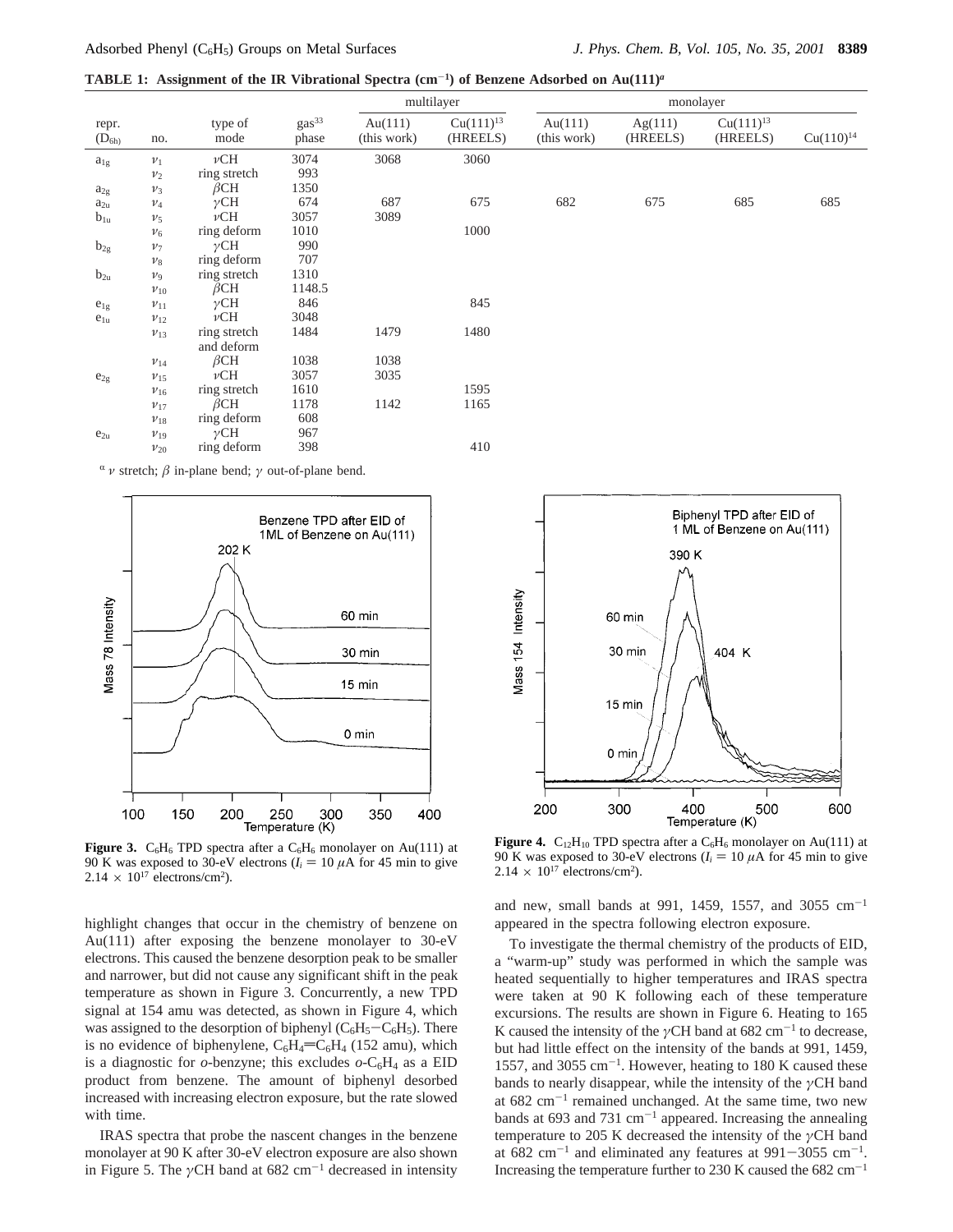

**Figure 5.** IRAS spectra of a  $C_6H_6$  monolayer on Au(111) at 90 K before and after exposure to 30-eV electrons  $(I_i = 10 \mu A)$  for 45 min to give  $2.14 \times 10^{17}$  electrons/cm<sup>2</sup>).



**Figure 6.** IRAS spectra after a  $C_6H_6$  monolayer on Au(111) at 90 K was exposed to 30-eV electrons ( $I_i = 10 \mu A$  for 45 min to give 2.14)  $\times$  10<sup>17</sup> electrons/cm<sup>2</sup>) and subsequently heated sequentially to higher temperatures.

band to disappear and an increase in intensity of the bands at 693 and 735  $cm^{-1}$ .

# **4. Discussion**

**4.1. Benzene Adsorption and Thermal Chemistry on Au- (111) Surfaces.** It can be expected that benzene adsorption on Au(111) would be similar to that on  $Ag(111)$  and  $Cu(111)$ . On  $Cu(111),<sup>13</sup>$  three  $C_6D_6$  desorption peaks were identified in TPD ( $\beta$  = 4 K/s): (i) monolayer at 225 K ( $\theta$  ~ 0.1 ML), (ii) bilayer at 157 K, and (iii) multilayer at 152 K. Benzene molecules in the monolayer and in the first layer of the benzene bilayer on  $Cu(111)$  are oriented with their molecular (ring) plane approximately parallel to the surface, as determined by HREELS and NEXAFS. Strong intermolecular repulsive interactions were observed in TPD by a shift in the peak temperature near monolayer coverages. In the second layer of the benzene bilayer,  $C_6H_6$  molecules are oriented with their molecular planes perpendicular to the surface. In the benzene multilayer, benzene molecules were proposed to be randomly oriented. On Ag(111),  $C_6D_6$  was reported to desorb at 220 K ( $\theta \sim 0.25$  ML,  $\beta = 4$ K/s) from a chemisorbed state and at  $\sim$  160 K from a physisorbed state.5-<sup>7</sup>

Our TPD spectra following benzene adsorption on Au(111) are similar to those reported on  $Cu(111)$  and  $Ag(111)$ . On Au(111), benzene is reversibly adsorbed, desorbing from the surface without any decomposition. The desorption peak for the monolayer shifts to lower temperatures consistent with firstorder desorption kinetics, with repulsive lateral interactions lowering the desorption activation energy within the adsorbed monolayer. The desorption peak at 151 K did not saturate and shifts toward higher temperatures with increasing benzene exposures. This behavior and the shape of the peak is consistent with zero-order kinetics expected for desorption from a benzene multilayer. We assign the desorption peak at 155 K to desorption of the second benzene layer, as was done for benzene adsorption on Cu(111).

The desorption peak temperature for benzene  $(C_6D_6)$  chemisorbed on Cu(111) is 225 K ( $\theta \sim 0.1$  ML and  $\beta = 4$  K/s), on Ag(111) is 220 K ( $\theta \sim 0.25$  ML and  $\beta = 4$  K/s), and on Au(111) is 239 K ( $\theta \sim 0.1$  ML and  $\beta = 3$  K/s). These data can be used with a simple Redhead analysis to estimate desorption energies of 13.3 and 14.7 kcal mol<sup>-1</sup> for Ag(111) and Au(111) surfaces, respectively. On Cu(111), the benzene adsorption energy was reported to be less than  $14.3$  kcal mol<sup>-1</sup>. We point out that benzene coverages of  $0.1-0.25$  ML were used to minimize the influence of surface defects at low coverages and repulsive interactions at high coverages. Our results show that benzene is more strongly bound to  $Au(111)$  than to  $Ag(111)$  or Cu(111). Nonetheless, the bonding in the monolayer on all three of these surfaces is much weaker than that on Ni(111), Pd(111), and  $Pt(111).10$  So, the benzene interaction with each of these Group 1B surfaces is basically the same, i.e., strong enough to orient the molecules adsorbed in the monolayer but not sufficient to activate the molecules for decomposition or reaction.

Benzene is nearly always adsorbed in the monolayer on metal surfaces in a "flat-lying" geometry with the molecular plane parallel to the surface.<sup>8,11,14,15,28</sup> The only exception to this reported in the literature is a tilted orientation for benzene on Pd(111).<sup>12</sup> For example, IRAS was used to deduce the orientation of benzene in the monolayer on  $Cu(110).<sup>14</sup>$  Only one absorption band at 685 cm<sup>-1</sup> corresponding to  $\gamma$ CH was observed, and a flat-lying orientation was deduced on the basis of the surface selection rule. A single vibrational loss peak from the *γ*<sub>CH</sub> mode of benzene on Cu(111) was observed in HREELS, indicating a flat-lying orientation at submonolayer coverages.

IRAS spectra of benzene adsorbed at submonolayer coverages on Au(111) are identical to the IR spectra of benzene adsorbed on Cu(111) and Cu(110). Using the surface selection rule and the relative intensities in the IR spectra of gas-phase benzene, we conclude that the orientation of benzene molecules at coverages up to one monolayer is with the molecular plane parallel to the surface.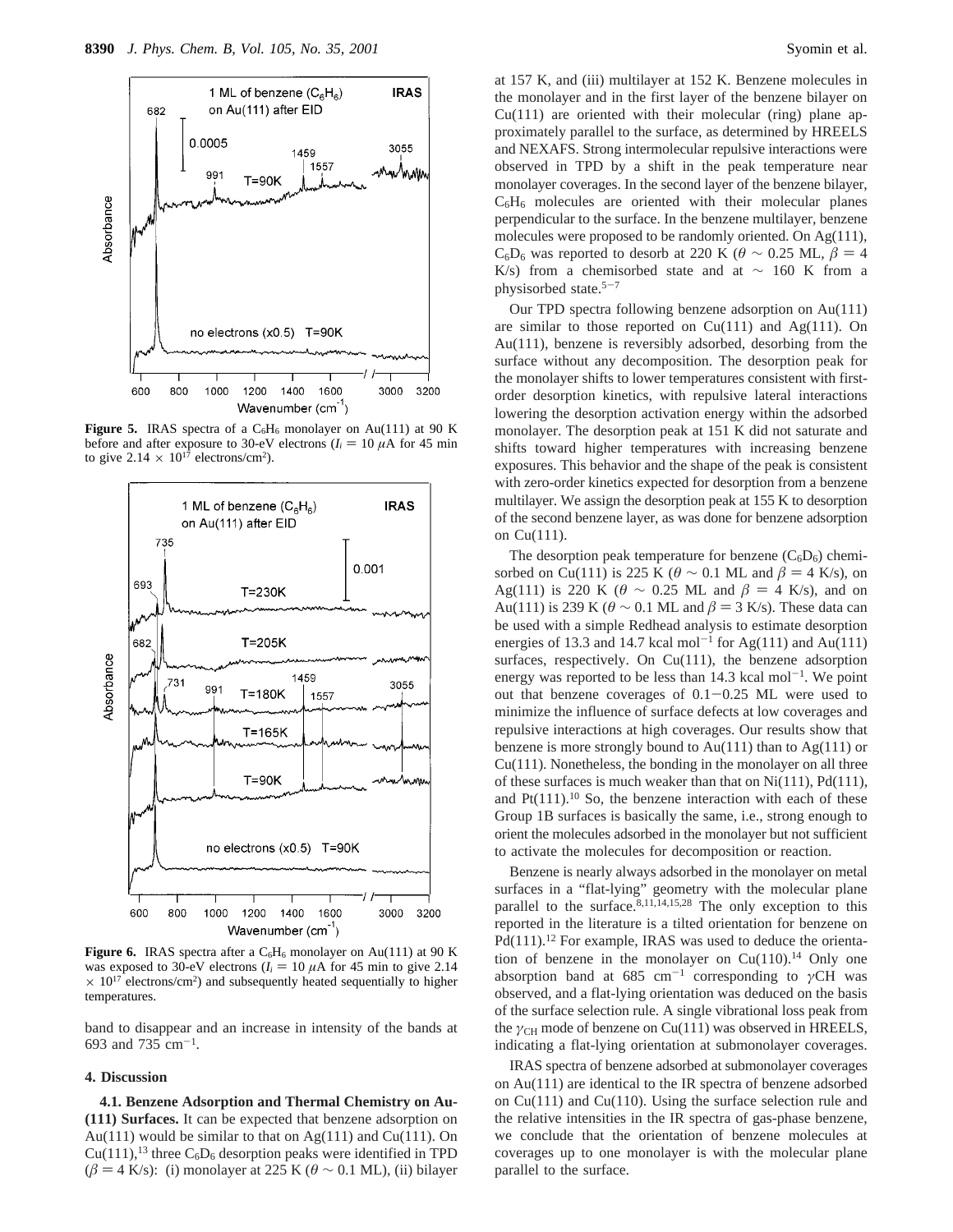Consistent with previous results on  $Cu(111)$  and  $Cu(110)$ surfaces, IRAS spectra of a two-monolayer benzene film on Au(111) is different from that of the monolayer. Several new vibrational bands from in-plane bending modes appear in the spectra and the *γ*CH band decreases in intensity, broadens, and splits into several peaks. This former observation can be explained by a change in orientation of the benzene molecules at this coverage: some of the molecules are adsorbed with their molecular plane tilted away from the surface plane. As a result, dynamic dipoles of in-plane bending and stretching modes of benzene are not screened by the metal surface and new bands appear in the spectra. IRAS averages over all molecules. Consequently, on the basis of only IRAS data, we cannot distinguish between the case where all benzene molecules are tilted away from the surface plane and where some of the molecules are parallel to the surface plane and some are tilted. Molecules in the second benzene layer desorb at a slightly higher temperature than do molecules in the multilayer. This means that the second benzene layer is slightly stabilized by the presence of the Au(111) surface in addition to the van der Waals forces operating within a condensed benzene phase. This may be due to a difference in orientation between the second and subsequent benzene layers. One possibility is that benzene molecules in the second layer are oriented selectively toward the surface plane in a tilted geometry, and not in a "T-shaped" structure present in the gas-phase dimer or crystalline solid.

The decrease in intensity of the *γ*CH band as the coverage of benzene exceeds one monolayer is similar to that observed on  $Cu(110).<sup>14</sup>$  This change in intensity and peak shape can be explained by a change in molecular orientation within the adlayer, i.e., tilting of benzene molecules in the chemisorbed monolayer away from the metal surface plane. A decrease would occur in the absorption cross section of the *γ*CH mode because of a smaller projection of the dynamic dipole moment for this mode on the surface normal. Also, tilting of benzene molecules in the chemisorbed layer would cause an asymmetry in the potential experienced by hydrogen atoms located at different positions within the molecule because of different interactions with the surface. This would produce different shifts of the *γ*CH band from the gas-phase value. We conclude that at least some fraction of the molecules in the chemisorbed monolayer change from a parallel to tilted orientation with respect to the surface plane as the coverage exceeds one monolayer. Second layer molecules are also tilted away from the surface plane. Multilayer molecules are more randomly oriented.

4.2. Electron-Induced Dissociation (EID) of Benzene C<sub>6</sub>H<sub>6</sub> and the Identification of Adsorbed Phenyl  $C_6H_{5(a)}$  Groups **on Au(111).** The experimental evidence for the selective formation of adsorbed phenyl groups on Au(111) by benzene EID

$$
C_6H_{6(a)} \xrightarrow{e^-} C_6H_{5(a)} + H_{(a)}
$$
 (1)

is that (i)  $C_6H_5-C_6H_5$  is the only hydrocarbon product (other than  $C_6H_6$ ) remaining on, or evolved from, the surface by heating, and (ii) IRAS spectra to be further discussed below. Formation of biphenyl must be a result of  $C-C$  coupling reactions of adsorbed phenyl groups that are formed by selective, electron-induced cleavage of one C-H bond in benzene:

$$
C_6H_{5(a)} + C_6H_{5(a)} \to C_6H_5 - C_6H_{5(a)} \tag{2}
$$

White and co-workers<sup>5-7</sup> concluded previously that EID can

be used to cleanly produce a monolayer of phenyl groups on the Ag(111) surface based on the biphenyl desorption product.

The other product of benzene EID is hydrogen. Recombination of H adatoms and desorption of  $H_2$  from Au(111) occurs at  $85-130$  K,<sup>30</sup> and coadsorbed hydrocarbons should destabilize and lower this desorption temperature. We did not observe an H2 TPD peak that was clearly resolved above the background or distinct from cracking of desorbing benzene. From this, hydrogen adatoms recombine and desorb as  $H<sub>2</sub>$  during EID at 90 K (this was not monitored), desorb as  $H_2$  during TPD (in amounts too small to identify clearly), or hydrogenate phenyl groups to reform benzene during EID or TPD. In previous studies of adsorbed alkyl groups formed on Au(111) from the thermal dissociation of alkyl iodides, no  $H_2$  evolution from the surface was detected in TPD, and so it was concluded that reductive elimination, in which an alkyl group is hydrogenated to form an alkane that desorbed promptly, was an extremely facile process. Similarly, we propose that a significant fraction of the H adatoms formed from benzene EID can hydrogenate phenyl groups to reform benzene during the EID process or at the onset of heating in TPD. This explains why the apparent cross section for EID was reduced after a decrease of only about 35% in the benzene desorption peak area after a 15-min electron exposure. This is in contrast to results for benzene EID on  $Ag(111)$ ,<sup>5</sup> where the apparent cross section for EID remained constant until over 60% of the benzene desorption peak was eliminated. This indicates that hydrogenation of phenyl groups on Au(111)

$$
C_6H_{5(a)} + H_{(a)} \to C_6H_{6(a)}
$$
 (3)

is a facile process, occurring at temperatures below 200 K.

Vibrational spectroscopy offers the best hope for actually identifying the surface species formed in the benzene monolayer after exposure to electrons in EID. We attribute the appearance of new vibrational bands at 3056 cm<sup>-1</sup> and in the  $990-1500$  $cm^{-1}$  region of the IR spectra to the formation of adsorbed phenyl groups, i.e., species that have formed a covalent,  $C_6H_5$ -Au  $\sigma$  bond to the surface. This assignment is made on the basis of comparisons to the infrared absorption spectra<sup>17</sup> of  $C_6H_5$ radicals isolated in an Ar matrix at 12 K and the IR spectra of phenyltin (Ph<sub>4</sub>Sn)<sup>19,20</sup> and phenylcopper (PhCu)<sup>21</sup> compounds in which phenyl groups are bonded to a metal center. To correlate peaks in the IR spectra of the adsorbed species on the Au(111) surface (Figure 6) with those of  $C_6H_5$  in an Ar matrix, we compare a spectral diagram for the phenyl radical with the IR spectra of the adsorbed layer in Figure 7. The phenyl radical spectral diagram was constructed from the position and intensity information reported in ref 18. The IR spectra for the adsorbate was obtained from summing four independent spectra that were each obtained in a manner identical to that for Figure 5.

Assuming that relative absorption cross sections for modes for the  $C_6H_5$  radical do not change significantly after adsorption on the gold surface, the mode at  $991 \text{ cm}^{-1}$  might be assigned as  $v_7$ , of  $a_1$  symmetry, or as  $v_{26}$ , of  $b_2$  symmetry. The mode at 1459 cm<sup>-1</sup> can be assigned as  $v_5$  or as  $v_{22}$  and the feature at 1557 cm<sup>-1</sup> is identified as  $v_4$ . The mode at 3055 cm<sup>-1</sup> can be assigned as  $v_1$  or  $v_{19}$ . Table 2 summarizes this information along with our proposed vibrational assignment for the IRAS spectra of adsorbed  $C_6H_5$  groups on Au(111). For the phenyl radical, vibrational modes of symmetry type  $a_1$  and  $b_2$  correspond to in-plane modes and symmetry type  $a_2$  and  $b_1$  correspond to outof-plane modes. All vibrational modes that we observed in the IR spectra of phenyl groups on the Au(111) surface are in-plane,  $a_1$  and  $b_2$  modes. The observation of in-plane vibrational modes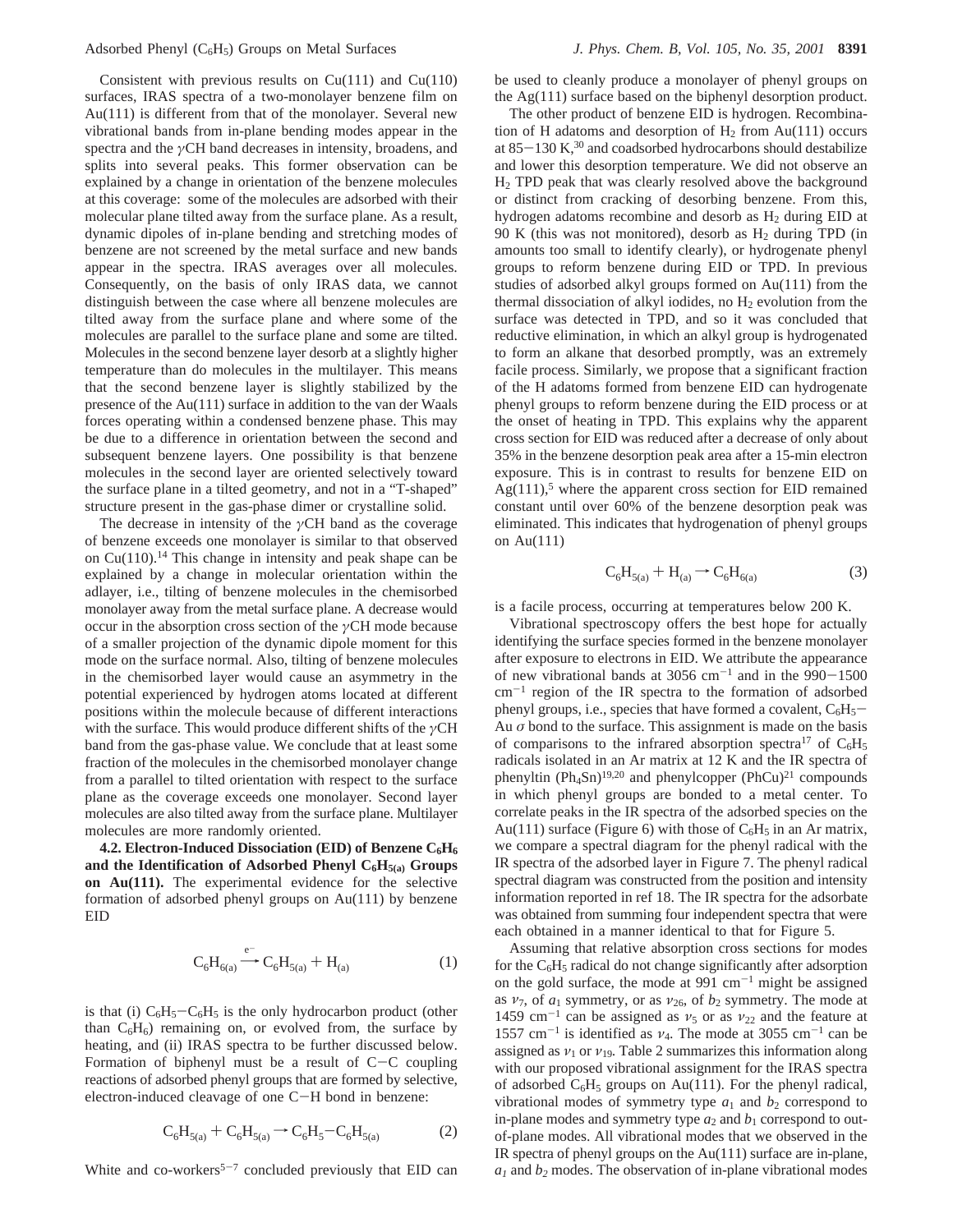rep

a2 *ν*<sup>11</sup>

**TABLE 2: Assignment of the IR Vibrational Spectra of Phenyl Radicals Adsorbed on Au(111)***<sup>a</sup>*

*ν*<sup>21</sup> *ν*CC 1624 1644

*ν*<sup>23</sup> *ν*CC 1321 1321 1337 *ν*<sup>24</sup> *â*CCH 1283 1259 1305

*ν*<sup>26</sup> *â*CCC 587 613

*ν*<sup>25</sup> *â*CCH 1159 1159 1155 1126 *ν*<sup>26</sup> *â*CCH 1063 1075 1055

|       | no.        | type of<br>mode | phenyl<br>radical<br>Ar matrix $17$ | $C_6H_5I^{35}$<br>liquid | $Ph_4Sn^{19}$ | PhCu <sup>21</sup> | adsorbed                  |                         |
|-------|------------|-----------------|-------------------------------------|--------------------------|---------------|--------------------|---------------------------|-------------------------|
| repr. |            |                 |                                     |                          |               |                    | Au $(111)$<br>(this work) | $Cu(111)^1$<br>(HREELS) |
| a1    | $v_1$      | $\nu$ CH        | 3086                                |                          |               |                    |                           |                         |
|       | $v_2$      | $\nu$ CH        | 3072                                |                          |               |                    |                           |                         |
|       | $\nu_3$    | $\nu$ CH        | 3037                                | 3031                     | 3022          |                    |                           | 3020                    |
|       | $\nu_4$    | $\nu CC$        | 1581                                | 1577                     | 1579          | 1586               | 1557                      |                         |
|       | $v_5$      | $\nu CC$        | 1441                                | 1468                     | 1487          | 1470               | 1459                      | 1470                    |
|       | $v_6$      | $\beta$ CCH     | 1154                                | 1175                     | 1187          | 1162               |                           | 1135                    |
|       | $v_7$      | $\nu CC$        | 1027                                | 1015                     | 1027          | $1017 - 1020$      | 991                       |                         |
|       | $v_8$      | ring breathing  | 997                                 | 997                      | 997           | $985 - 990$        |                           | 995                     |
|       | $v_{9}$    | $\beta$ CCC     | 976                                 |                          |               |                    |                           |                         |
|       | $v_{10}$   | $\beta$ CC      | 605                                 | 653                      |               | 672                |                           |                         |
| a2    | $\nu_{11}$ |                 |                                     |                          |               |                    |                           |                         |
|       | $\nu_{12}$ |                 |                                     |                          |               |                    |                           |                         |
|       | $v_{13}$   |                 |                                     |                          |               |                    |                           |                         |
| b1    | $v_{14}$   | $\gamma$ CH     | 972                                 | 984                      | 978           |                    |                           |                         |
|       | $\nu_{15}$ | $\gamma$ CH     | 874                                 | 904                      |               | $906 - 912$        |                           | 880                     |
|       | $v_{16}$   | $\gamma$ CH     | 706                                 | 729                      | 708           | $722 - 725$        |                           | 725                     |
|       | $v_{17}$   | $\gamma$ CH     | 657                                 | 681                      | 685           |                    |                           |                         |
|       | $v_{18}$   | $\gamma$ CH     | 416                                 | 448                      |               |                    |                           |                         |
| b2    | $v_{19}$   | $\nu$ CH        | 3071                                |                          | 3135          |                    | 3055                      |                         |
|       | $v_{20}$   | $\nu$ CH        | 3060                                |                          |               |                    |                           |                         |

*ν*<sub>22</sub> *ν*CC 1432 1435 1435 1416 1459

 $\alpha$  *ν* stretch;  $\beta$  in-plane bend;  $\gamma$  out-of-plane bend.



**Figure 7.** (Top) Average of four IRAS spectra after a  $C_6H_6$  monolayer on Au(111) at 90 K was exposed to 30-eV electrons  $(I_i = 10 \mu A)$  for 45 min to give  $2.14 \times 10^{17}$  electrons/cm<sup>2</sup>) ((Bottom) Diagram of the IR spectra of the phenyl radicals in an Ar matrix. (The diagram was constructed using the positions and intensities reported for phenyl radicals in an Ar matrix.17)

in the IRAS spectra of adsorbed phenyl groups is clear evidence that these species are not oriented with the molecular plane parallel to the surface plane, as shown as the "parallel" orientation in Figure 8.

The intense  $\gamma$ CH band ( $\nu_{16}$ ) occurs at 706 cm<sup>-1</sup> for C<sub>6</sub>H<sub>5</sub> in an Ar matrix,  $708 \text{ cm}^{-1}$  for phenyl groups in Ph<sub>4</sub>Sn, and  $722 725 \text{ cm}^{-1}$  for the phenyl group in PhCu. On this basis, we expect a similar frequency of the *γ*CH mode of adsorbed phenyl groups



**Figure 8.** Schematic drawings of possible orientations of adsorbed phenyl groups on Au(111) surfaces.

on Au(111). The fact that such an intense vibrational mode is not observed in the IR spectra of adsorbed phenyl groups on Au(111) implies that the molecular plane is oriented perpendicular to the surface, as shown as the "perpendicular" orientation in Figure 8, and excludes the more general "tilted" model. (We attribute the intense absorption at 682 cm-<sup>1</sup> to the *γ*CH mode of benzene remaining on the surface after EID.) In this geometry, the dynamic dipole of the *γ*CH mode is screened by the surface. This conclusion is supported by the observation of an intense  $\gamma$ CH mode at 735 cm<sup>-1</sup> when adsorbed biphenyl species are formed, as shown in Figure 6. We assigned the top spectrum in Figure 6 to adsorbed biphenyl with bands at 693 and 735 cm-<sup>1</sup> from *γ*CH modes based on IRAS spectra of adsorbed biphenyl obtained by dosing gas-phase biphenyl on Au(111). It would be difficult to explain such a large change in the intensity of the *γ*CH mode simply by coupling of two phenyl groups without a large change in orientation of the two rings.

Accepting that phenyl groups adsorb with their molecular plane perpendicular to the surface, we still need to consider three possibilities for the adsorption geometry: (a) *z*-axis of the phenyl group aligned along the surface normal, as shown in Figure 8, (b) *z*-axis of the phenyl group tilted with respect to the surface normal, and (c) *z*-axis of the phenyl group aligned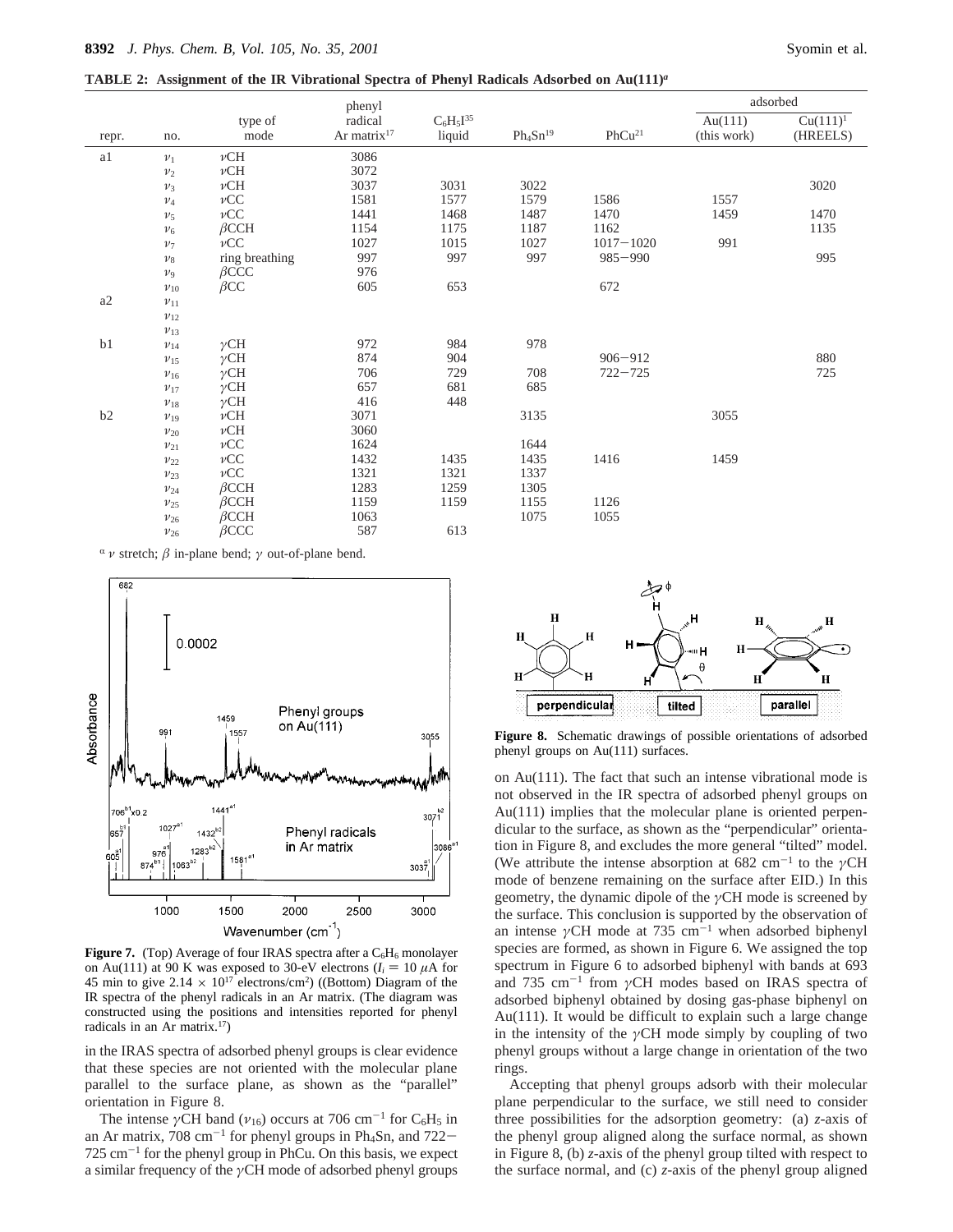

parallel to the surface plane but with the ring plane still perpendicular to the surface. Vibrational modes of  $a_1$  and  $b_2$ symmetry have dynamic dipole moments along the *z* and *y* (inplane) molecular axis, respectively. According to the surface selection rule, only modes with  $a_1$  symmetry should be observed in IR spectra for a "perpendicular" orientation (Figure 8). If the *z*-axis of the phenyl group is tilted with respect to the surface normal, those modes which have  $a_1$  as well as  $b_2$  symmetry should be observed in the spectra. In the case of the *z*-axis of the phenyl group aligned parallel to the surface plane, only modes with  $b_2$  symmetry should be observed. Assignment of the C<sub>6</sub>H<sub>5</sub> mode at 1557 cm<sup>-1</sup> (Figure 6) to  $\nu_4$  of  $a_1$  symmetry allows us to exclude this latter orientation. This geometry also does not make sense chemically. If we assume a "perpendicular" orientation (with the *z*-axis of the phenyl group aligned along the surface normal), then all of the observed modes, including those at 1459 and 3055 cm<sup>-1</sup>, would have  $a_1$  symmetry. That means that bands at 1459 and 3055  $cm^{-1}$  in the spectra of adsorbed phenyl groups are correlated to modes of the phenyl radical at 1441 cm<sup>-1</sup> ( $v_5$ ,  $vCC$ ) and at 3086 cm<sup>-1</sup> ( $v_1$ ,  $vCH$ ), respectively. This is unlikely because the band at  $3086 \text{ cm}^{-1}$  $(v_1, a_1, vCH)$ ) in the phenyl radical spectra from Figure 7 has almost three times lower intensity than the band at  $1441 \text{ cm}^{-1}$ (v5, *a*1, *ν*CC). In Figure 7, the intensity of the band at 3055  $cm^{-1}$  is 1.4 times smaller than the intensity of the band at 1459  $cm^{-1}$ . This difference in relative intensities exists despite the higher sensitivity of the MCT detector in the  $1400 \text{ cm}^{-1}$ compared to the  $3000 \text{ cm}^{-1}$  region. On the basis of this consideration, we exclude the "perpendicular" orientation. The remaining possibility is one with the ring plane perpendicular to the surface, but with a tilted *z* axis, as shown in Scheme 1.

Vibrational modes observed for adsorbed phenyl groups in this orientation can have  $a_1$  as well as  $b_2$  symmetry. This assignment is also consistent with the relative intensities of the bands in the IR spectra of phenyl radicals in an Ar matrix. We correlate the band at 3055  $cm^{-1}$  in adsorbed phenyl to that at  $3071 \text{ cm}^{-1}$  ( $v_{19}$ ,  $b_2$ ,  $vCH$ ) in phenyl radical, the band at 1557 cm<sup>-1</sup> in adsorbed phenyl to that at 1581 cm<sup>-1</sup> ( $\nu_4$ ,  $a_1$ ,  $\nu$ CC) in phenyl radical, and the band at  $991 \text{ cm}^{-1}$  in adsorbed phenyl to that at 1027 cm<sup>-1</sup> ( $v_7$ ,  $a_1$ ,  $vCC$ ) in the phenyl radical. We consider the band at  $1459 \text{ cm}^{-1}$  in adsorbed phenyl to result from two unresolved bands correlated to those in  $C_6H_5$  at 1441 cm-<sup>1</sup> (*ν*5, *a*1, *ν*CC) and 1432 cm-<sup>1</sup> (*ν*22, *b*2, *ν*CC).

A change in the nature of the surface chemical bond between benzene and phenyl groups explains the large change in the orientation of the adsorbed species from "flat-lying" for *π*-bonded benzene to "upright" for *σ*-bonded phenyl groups.

**4.3. Phenyl Adsorption and Thermal Chemistry on Au- (111) Surfaces.** Coupling of phenyl groups on Au(111) to form adsorbed biphenyl occurs at very low temperatures of 165 K. This is in contrast to the temperatures required of at least 300 K on Cu and Ag surfaces.<sup>1,7</sup> The  $\sigma$ -bond for phenyl adsorbed on Au(111) is very weak, as indicated by the value of  $DCH_3$ Au)  $= 22$  kcal mol<sup>-1</sup> estimated by calculations using density

functional theory (DFT). This helps to explain the small barrier required for bimolecular coupling. These results also illustrate that Au sites on bimetallic catalysts may be much more reactive than often discussed based on the weak activation of chemisorbed molecules by Au and its poor ability to catalyze C-<sup>H</sup> and C-C bond breaking. Diffusion of aryl and alkyl intermediates to Au sites could result in immediate coupling and possibly desorption of products.

As we established earlier, low coverages of biphenyl desorb above 400 K following biphenyl dosing from the gas phase.<sup>31</sup> This is identical to the biphenyl desorption temperature following benzene EID experiments (Figure 4). Thus, biphenyl evolution after benzene EID is a desorption rate-limited process. This is consistent with our finding that phenyl coupling reactions occur at temperatures of ∼165 K on Au(111).

The other product from the conversion of benzene to biphenyl via phenyl coupling reactions is hydrogen. The formation of every mole of biphenyl must be accompanied by the formation of 2 mol of H adatoms. However, since the amount of biphenyl that is desorbed only reaches a yield of  $0.25\theta^{sat}$ ,  $(\theta^{sat}C_{12}H_{10})$  = 0.084 ML defined relative to the Au surface atom density on Au(111)),<sup>31</sup> this corresponds to only 0.02 ML  $H_2$ , and this small amount desorbs undetected either during EID or subsequent TPD.

# **5. Conclusion**

Benzene is reversibly adsorbed on Au(111) and desorbs in three peaks: monolayer ( $T_p = 239$  K), bilayer ( $T_p = 155$  K), and multilayer ( $T_p \geq 151$  K). At submonolayer coverages, benzene is oriented with the molecular plane parallel to the Au- (111) surface plane, and the chemisorption bond of  $\sim$ 14.7 kcal mol<sup>-1</sup> is slightly stronger than on Ag(111) and Cu(111). Formation of thicker films converts part of the first-layer benzene to an orientation that is tilted away from the surface plane in a geometry similar to the second-layer molecules of the benzene bilayer. Multilayer benzene films contain molecules that are more randomly oriented with respect to the Au(111) surface plane.

Electron-induced dissociation of benzene on Au(111) produces chemisorbed phenyl groups on the surface, as identified by using IRAS. The adsorption geometry of phenyl groups was also determined to be with the molecular plane oriented perpendicular, and with the molecular *z*-axis tilted, to the Au(111) surface plane. Adsorbed phenyl groups are stable on the surface until 165 K, where coupling occurs to produce chemisorbed biphenyl,  $C_6H_5-C_6H_5$ . The activation energy for this reaction is estimated to be 10 kcal mol<sup> $-1$ </sup>. Biphenyl desorbs above 400 K leaving a clean surface. This corresponds to a chemisorption bond energy of  $\sim$ 25 kcal mol<sup>-1</sup>, and indicates that the barrier to breaking C-H bonds in aromatic molecules on Au(111) exceeds this value. While C-H activation (bond cleavage) on Au surfaces is difficult, hydrogenation and  $C-C$ coupling reactions are facile. Diffusion of aryl and alkyl intermediates to Au sites could result in immediate coupling and possibly desorption of products. This implies that Au atoms may play a more important role in bimetallic hydrocarbon conversion catalysis than simply blocking reactive sites.

**Acknowledgment.** B.E.K. acknowledges support of this work by the ACS Petroleum Research Foundation. G.B.E. is a Fellow of the J. S. Guggenheim Foundation.

## **References and Notes**

- (1) Xi, M.; Bent, B. E. *Surf. Sci.* **1992**, *278*, 19.
- (2) Xi, M.; Bent, B. E. *J. Am. Chem. Soc.* **1993**, *115*, 7426.